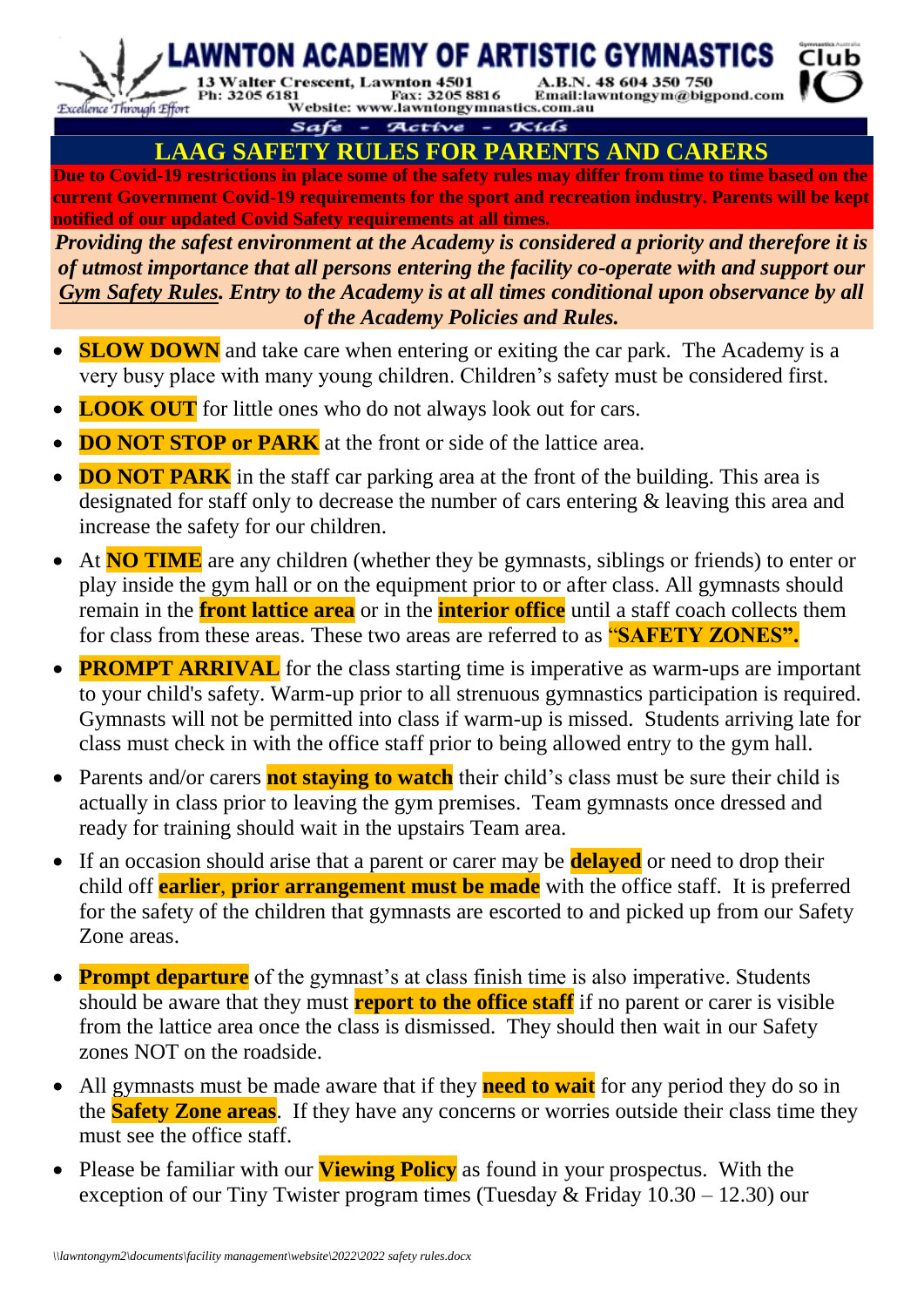preference is for parents **not to stay** during class time. **The upstairs area is not available for viewing classes at any time.**

- Gymnasts not in class must be directly **supervised by an adult at all times**. Other children (non-students) must be kept under control in the Safety Zone area's at all times.
- **No children should be allowed to play in the car park**, neighbouring buildings and car parks or footpath during class times. No standing or climbing on chairs, benches, railings or any other gym property.
- **Regular weekly attendance** at classes is most important. The progress of gymnasts continually missing classes will be ultimately affected.
- Gymnasts need to **wear appropriate** stretchy, tight fitting gymnastics **attire** (see clothing information in the Prospectus) Jewellery, including fitbits, are not allowed during class including but not limited to ear, nose, tongue, belly button and facial rings, fit bits, watches, clear plastic jewellery, bracelets, belts, necklaces. This applies especially to rings which may scratch the bars and cause severe pinches. **Exceptions:** medical ID tags/bracelets, and rhinestones on leotards. Gymnasts should have their hair tied back away from their face. Nails should be trimmed to prevent the possibility of injury to themselves and others.
- No valuable items should be brought to the gym, as we will not be responsible for lost, damaged or misplaced items.
- The Academy is a **Smoke Free Area** and as such no smoking will be tolerated inside the Academy building or on the Academy premises. This includes the car park and waiting areas. **NO PETS ON THE PREMISES AT ANY TIME**.
- No glass or glass bottles allowed in the gym, plastic water bottles only. No chewing gum, food or drinks allowed in the gym. **Water is the only beverage allowed in the gym**.
- Gymnasts must **follow the instructions** of the coach at all times for their own safety and the safety of others. Proper gym and social behaviour is expected of all students. Failure to act in an appropriate and safe manner may result in the removal of a gymnast from class. Please refer to our Discipline Policy in our Prospectus. Parents and careers need to be aware that as per our Discipline Policy our coaches do use a "Time Out" as one step in dealing with students who are using unsafe and disruptive behaviors during class time.
- **Parents should not coach** or call out to gymnasts from the sidelines. Your child will be safer and learn more from the coach and get more out of class if you do not interfere.
- **Coaches must never be approached** by parents or carers whilst performing their coaching duties. All meetings with coaches must be organised first with the office staff. Please see our Communication and Grievance procedure in the Prospectus. The office is always the first point of contact to make an appointment to see your child's coach.
- **Students may not leave their class** without permission from their coach. This includes trips to the bathroom and water fountain. If a student needs to leave their class earlier than the finish time prior arrangement must be made with the office staff  $\&$ /or coach. Gymnast's will only be permitted to leave with a parent or approved guardian.
- **No destruction or vandalism of equipment** will be tolerated. Gymnasts and parents are liable for any damage caused.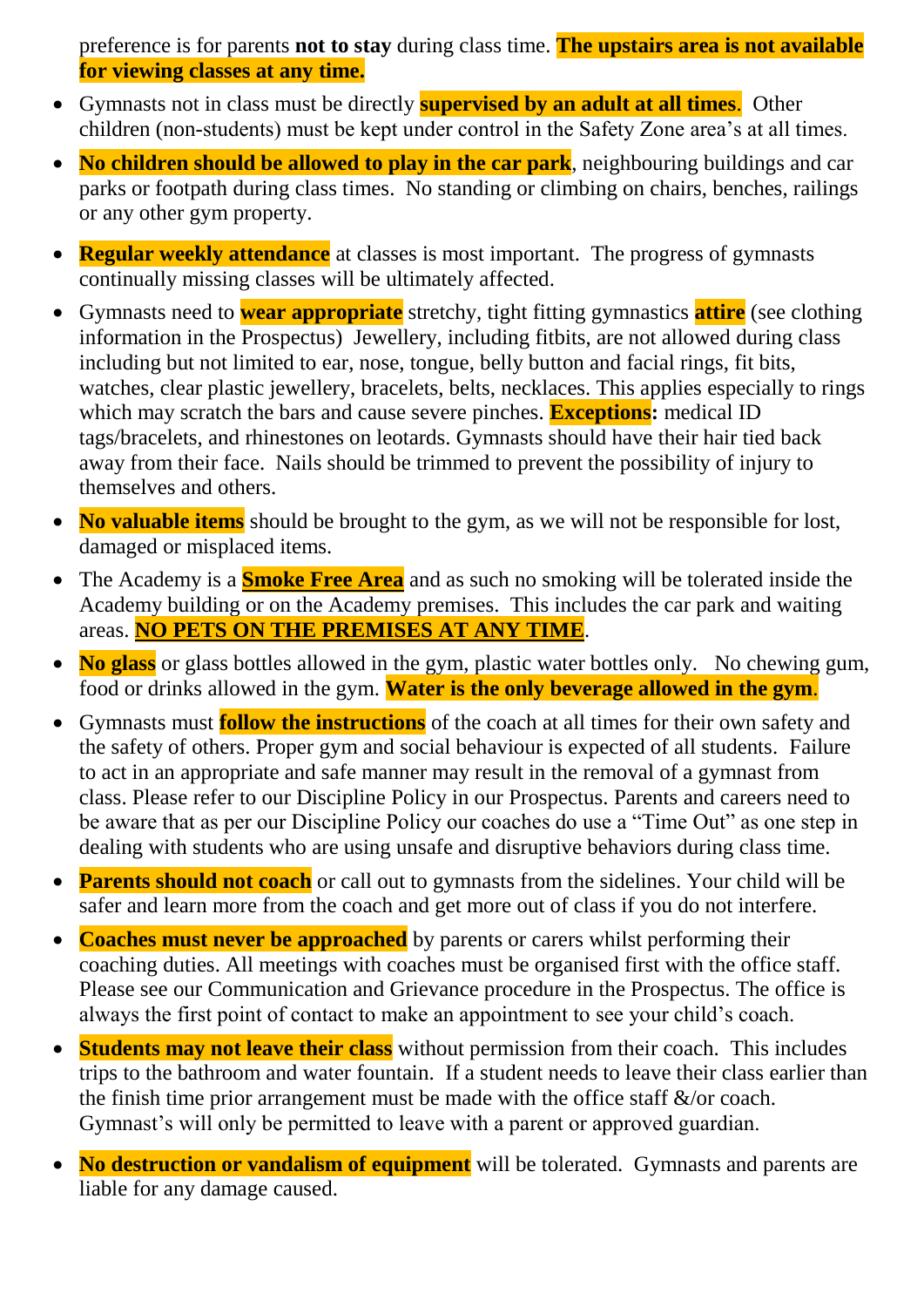- Parents must assist in ensuring their children are aware of the **possibility of injury** and the **Safety Rules of the gym** and insist that gymnasts follow the Safety Rules and coaches instructions **at all times**. Parents who observe any breaches of our safety rules by others (in particular unsupervised children) should advise the office staff immediately as a matter of safety.
- To ensure the safety of your child  $&$  to protect our staff that do not have medical training our **first aid kit DOES NOT include over the counter pharmacy items** e.g. Panadol, Insect Bite cream, Insect repellent, Dettol, Antiseptic Creams, Dencorub etc. Students who require these items MUST have their own clearly labelled supply in their gym bag. If our staff is required to assist the students administering these items or any prescription drugs a "Gymnast Medication Request form" must be completed in advance by the parent for each medication. These forms are available from our office. Gymnasts who carry pharmaceutical items must be instructed by the parents not to share these items with other persons and to administer them in the presence of a coach or staff member.
- Gymnasts who have caught certain infectious diseases e.g. school sores, chicken pox, head lice etc should not attend classes until they have recovered. The Academy policy is to support the guidelines of the National Health and Medical Research Council. Always check with your Doctor or healthcare professional if you are not sure.
- Children on **medication** which may affect their co-ordination skills should not be allowed to attend classes. The higher the gymnastic skill level the more dangerous this is to your child. Please advise the coach if your child is on medication.
- Parents and Carers need to familiarise themselves with the **4 Safety Posters** that are on display in the office area. It is a requirement of Gymnastics Australia that we make all parties aware of these important Safety Posters. These recommendations form part of our Student Safety procedures that we address with our gymnast's twice per year at our Safety Awareness weeks. Please see your Student Safety Procedure in your prospectus for further information.

**All our Safety Rules apply to all parents/carers**. No persons have any exemption at any time from following these important safety rules.

## **LAAG SAFETY RULES FOR GYMNASTS**

**All our Safety Rules apply to all students. No gymnasts have any exemption from following these important safety rules. Due to Covid-19 restrictions in place some of the safety rules may differ from time to time based on the current Government Covid-19 requirements for the sport and recreation industry. Parents will be kept notified of our updated Covid Safety requirements at all times.**

- On arrival gymnasts must wait with their parent/carer in the **lattice area** or **internal office area (Safety Zones)** until they are called into class by a staff coach. Team gymnasts once dressed and ready for training should wait quietly in the upstairs Team area until their coach calls them for class.
- At **no time** are any children (whether they be gymnasts, siblings or friends) to enter or play inside the gym hall or on the equipment prior to or after class.
- No playing or congregating in the car park, neighbouring buildings or on the footpath at any time. If you have to wait do so in our Safety Zones.
- Gymnasts are expected to stay with their class and coach throughout the class period. Gymnasts must always ask their coach for permission to leave their class **at any time**. This includes to use the toilets or drink tap or to go home.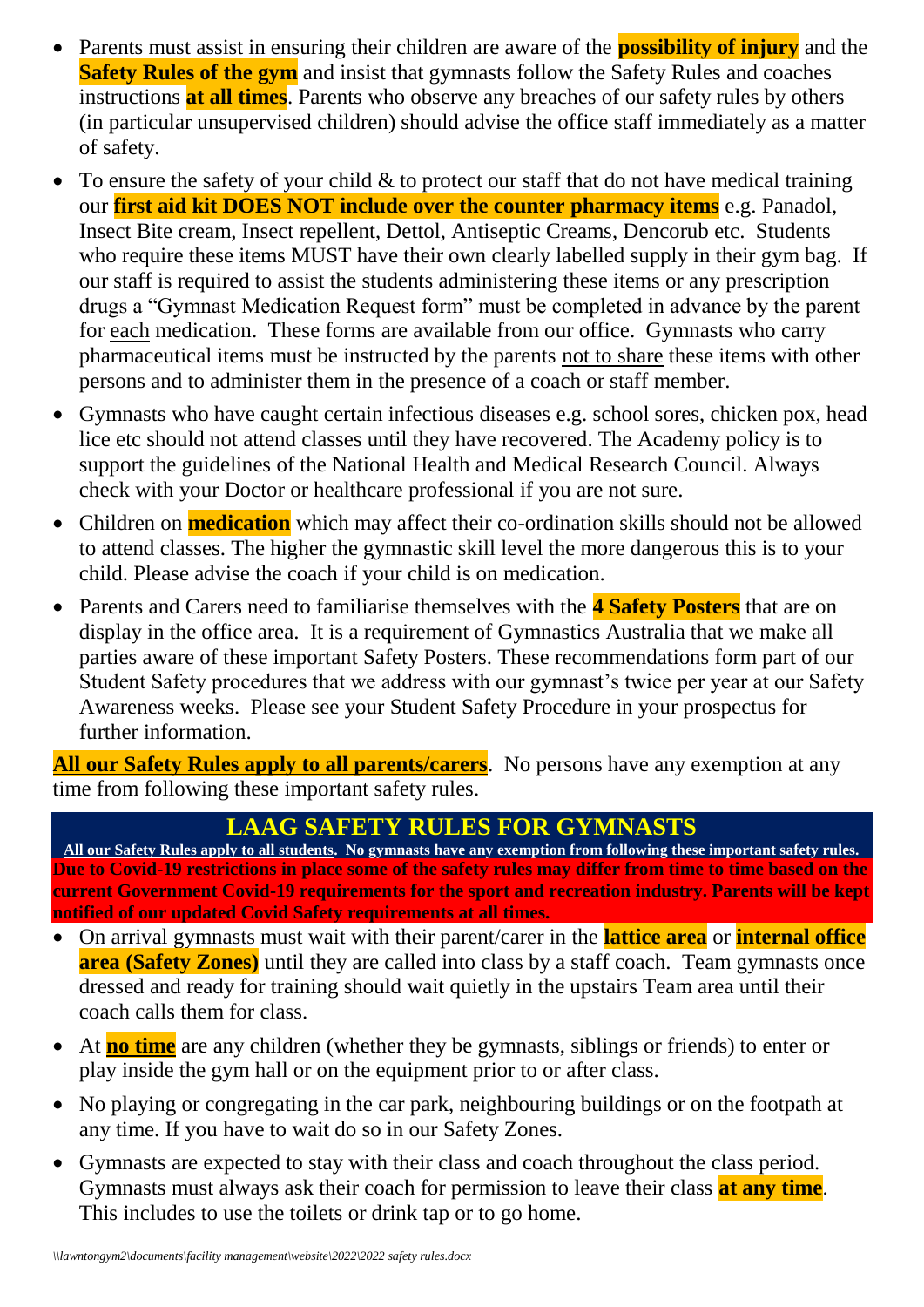- Wear appropriate clothing and make sure your nails on hands & feet are short to prevent injury to yourself or others. No jewellery, including fit bits, are to be worn or in your possession at gym.
- Shoes and clothing are to be left in the designated areas, not spread all over the gym. Upstairs is the designated area for Team gymnasts and for all other gymnast's at the bag rack in front of the kitchen. The gym can accept no responsibility for lost, damaged or misplaced articles.
- **No running anywhere in the facility at any time unless directed to by your coach**.
- Whenever moving through the gym, stay alert and look out for other gymnasts. Be alert for any physical hazards in the gym area, especially the bar cables and uneven matting surfaces.
- **Follow the yellow line whenever possible**. Never walk under equipment or through any piece of equipment or dismount areas. Be on the alert at all times and look all around for other gymnasts. Always yield to gymnasts in the middle of doing skills.
- Advise the coach if you are ill or have any symptoms of illness. Report any injury, unusual pain or discomfort felt during participation to your coach immediately.
- No jumping off any of the trampoline type of apparatus onto the floor. Walk or climb off all the equipment carefully.
- No glass or glass bottles allowed in the gym, plastic water bottles only. No chewing gum, food or drinks allowed in the gym. **Water is the only beverage allowed in the gym**.
- Gymnasts are expected to be respectful, polite and show good manners at all times in the gym. No fighting or horseplay of any kind will be tolerated.
- Gymnasts are asked to show respect for the premises and the equipment by treating the Academy property as if it was their own. Picking the foam, dragging equipment instead of lifting, damaging or defacing any gym property etc will be considered serious & severe reprimand will be a consequence of such action.
- Gymnasts should be aware that they must report to the office staff if no parent or carer is visible from the lattice area once the class is dismissed. They should then wait in our Safety Zones NOT on the roadside. If a gymnast has any concerns or worries outside their class time please see the office staff.

# **LAAG TINY TWISTER SAFETY RULES FOR PARENTS**

### **KINDY KIPPERS**:-

An adult is expected to be in attendance for the entire session assisting the child through each activity. **Please Note:** This includes the warm-up at the start of each class. The role of the parent/carer is to be motivated and actively involved throughout the class period. **Siblings in attendance** – Participants in the class cannot claim under the Personal Accident Insurance policy unless they are registered members of the Lawnton Academy. Therefore any sibling that is not a class member is not covered by the Insurance. Therefore no siblings or additional children in attendance are permitted to play on the equipment or join in on the classes activities. The carer's level of insurance coverage is commensurate to their registered child's insurance however loss of income is not applicable to carer's.